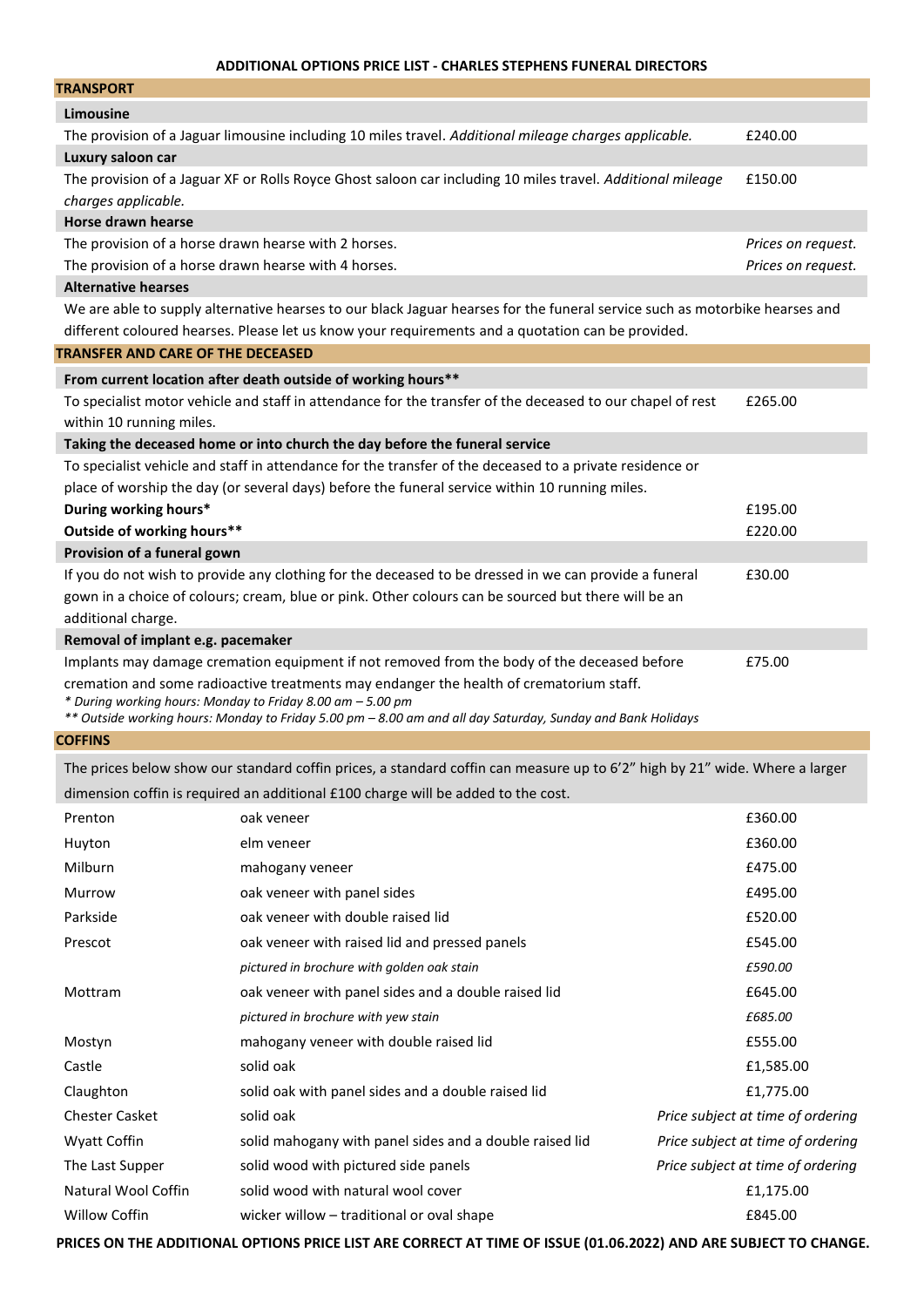## **Alternative coffins**

We are able to supply alternative coffins which are not from our standard range. The price of these coffins are subject at time of ordering and include coffins such as banana leaf coffins, American-style caskets and seagrass coffins.

# **DISBURSEMENTS**

Disbursements (sometimes known as third party costs) are optional additional services and products that we can provide for you. If you wish you can approach a supplier yourself to arrange these service or products, but if preferred we can arrange them for you and add the supplier's charge to your funeral invoice.

| Church fees                                                     |                      | Prices vary.        |
|-----------------------------------------------------------------|----------------------|---------------------|
| Hire of Jeremy House Service Chapel for 30 minutes              |                      | £200.00             |
| Hire of Wirral Cemetery chapel for 20 minutes.                  |                      | £196.00             |
| Press notice in a local or regional paper                       |                      | Prices on request.  |
| Floral tributes from one of our partnered florists              |                      | Prices on request.  |
| Recording of mourner's names                                    |                      | £75.00              |
| Symbolic releases e.g. butterfly, dove or balloons              |                      | Prices on request.  |
| Attendance of Funeral Director at an ashes scatter or interment |                      | £45.00              |
| Posting ashes elsewhere in the UK or abroad                     |                      | Prices on request.  |
| <b>Funeral stationery from Gateway Publishing</b>               |                      |                     |
| Order of service booklets (A5)                                  | prices starting from | £58.50              |
| <b>Bookmarks</b>                                                | prices starting from | £32.50              |
| Memorial cards                                                  | prices starting from | £32.50              |
| <b>Audio visual services</b>                                    |                      |                     |
| Wesley Media webcast (livestream and 7 day watch back)          |                      | £45.00              |
| Wesley Media recording (downloadable file)                      |                      | £33.00              |
| Video recording the service                                     |                      | Prices on request.  |
| Musicians e.g. organist or piper                                |                      | Prices on request.  |
| Soloist or Choir                                                |                      | Prices on request.  |
|                                                                 |                      |                     |
| <b>Ashes keepsakes</b>                                          |                      |                     |
| Large urns                                                      |                      | £130.00             |
| Keepsake (mini) urns                                            |                      | £35.50              |
| Keepsake hearts, teardrops and stars                            |                      | £45.50              |
| Keepsake pendants and charms                                    |                      | £31.50              |
| Keepsake bracelets                                              |                      | £43.50              |
| Scatter tubes                                                   |                      | £12.50 - £30.00     |
| Oak ashes casket                                                |                      | £65.00              |
| Fingerprint jewellery                                           |                      | Prices on request   |
| Ashes in to Glass jewellery                                     |                      | £125.00 - £1,195.00 |
| Everwith memorial jewellery                                     |                      | £89.00 - £899.00    |
| <b>Remembrance items</b>                                        |                      |                     |
| Condolence books                                                | prices starting from | £30.00              |
| <b>Monumental masonry</b>                                       |                      |                     |
| Headstone removal by Buckley Memorials                          |                      | £120.00             |
| Headstone and kerb set removal by Buckley Memorials             |                      | £220.00             |
| Grave markers                                                   |                      | Prices on request   |
| Additional inscriptions                                         |                      | Prices on request   |

**PRICES ON THE ADDITIONAL OPTIONS PRICE LIST ARE CORRECT AT TIME OF ISSUE (01.06.2022) AND ARE SUBJECT TO CHANGE.**